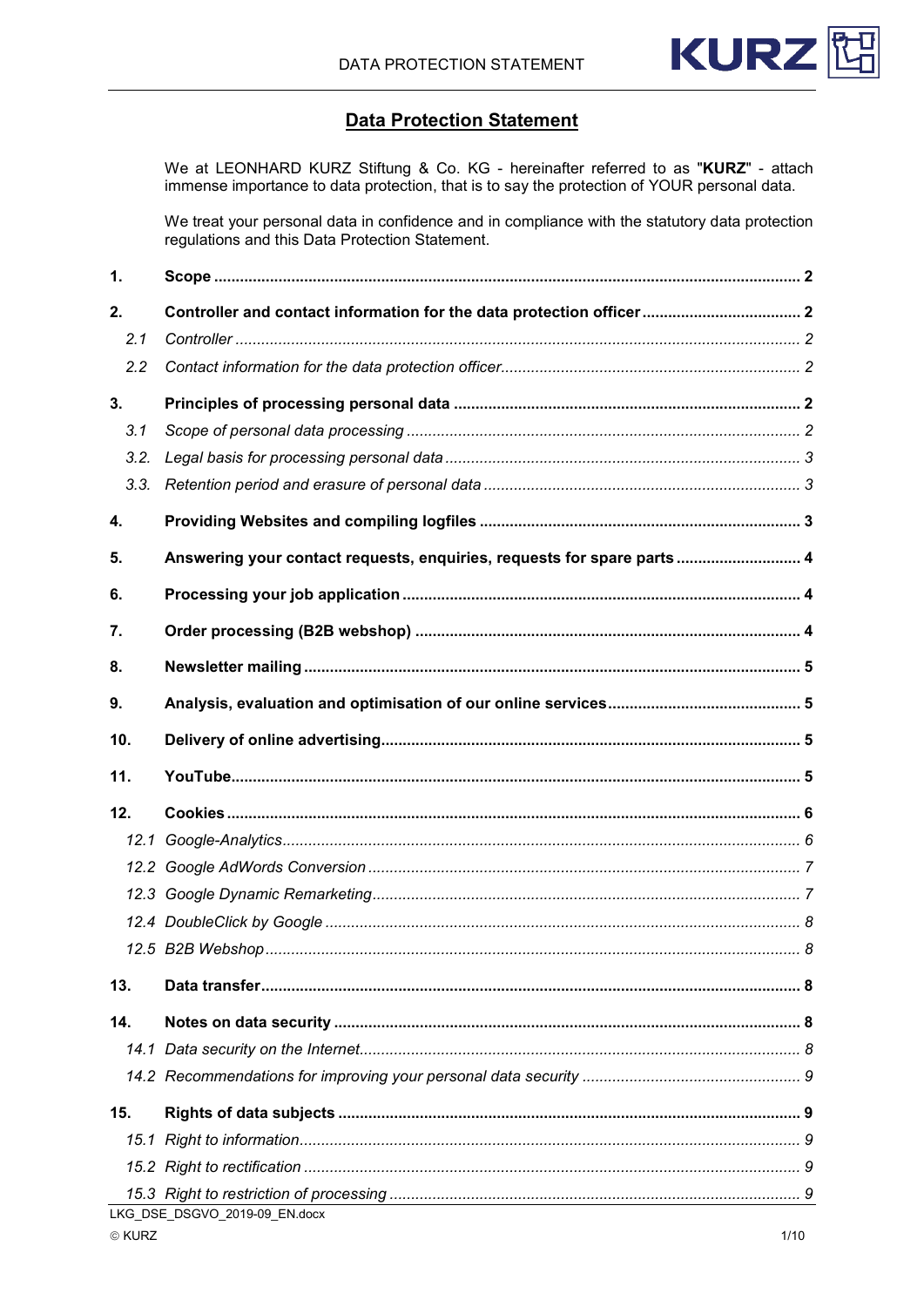

| 16. |  |
|-----|--|
|     |  |
|     |  |
|     |  |
|     |  |
|     |  |
|     |  |

# <span id="page-1-0"></span>**1. Scope**

This Data Protection Statement applies equally for all Internet offerings ("**Website(s)"**) for which KURZ is considered the controller (see Section 2).

## <span id="page-1-1"></span>**2. Controller and contact information for the data protection officer**

## <span id="page-1-2"></span>**2.1 Controller**

As defined in the EU General Data Protection Regulation (GDPR) as well as other national data protection laws of the member states, and other data protection provisions, the controller is:

# **LEONHARD KURZ Stiftung & Co. KG**

Schwabacher Strasse 482 90763 Fürth, Germany Telephone: +49 911 71 41-0 sales(at)kurz.de

## <span id="page-1-3"></span>**2.2 Contact information for the data protection officer**

You can contact the controller's data protection officer at the following address:

## **MKM Datenschutz GmbH**

data protection officer Äußere Sulzbacher Str. 124a 90491 Nuremberg, Germany Telephone: +49/911/669577-0 dsb(at)kurz.de

## <span id="page-1-4"></span>**3. Principles of processing personal data**

## <span id="page-1-5"></span>**3.1 Scope of personal data processing**

As a general rule we do not process our users' personal data unless it is necessary to enable us to present a functioning website and our content and services. As a matter of course, our users' personal data is not processed without the user's consent. One exception would be cases in which it is not possible to obtain the consent beforehand for practical reasons, and/or if processing of the data is permitted by legal provisions.

In particular, your data is processed for the following purposes:

- The online services offered on our Websites (e.g., newsletter, contact form, etc.) are specifically designed to help us reach our business objectives. To this end, we need to continuously optimise the services we provide online (customer satisfaction, security, user friendliness, etc.).
- The main reason we process data is if it is needed to substantiate the legal relationship, or to design or amend the content thereof.
- To send you information, including advertising materials (e.g., the newsletter).
- To lend our Websites still greater appeal; to identify points of particular interest and also publicise usage-based online advertising.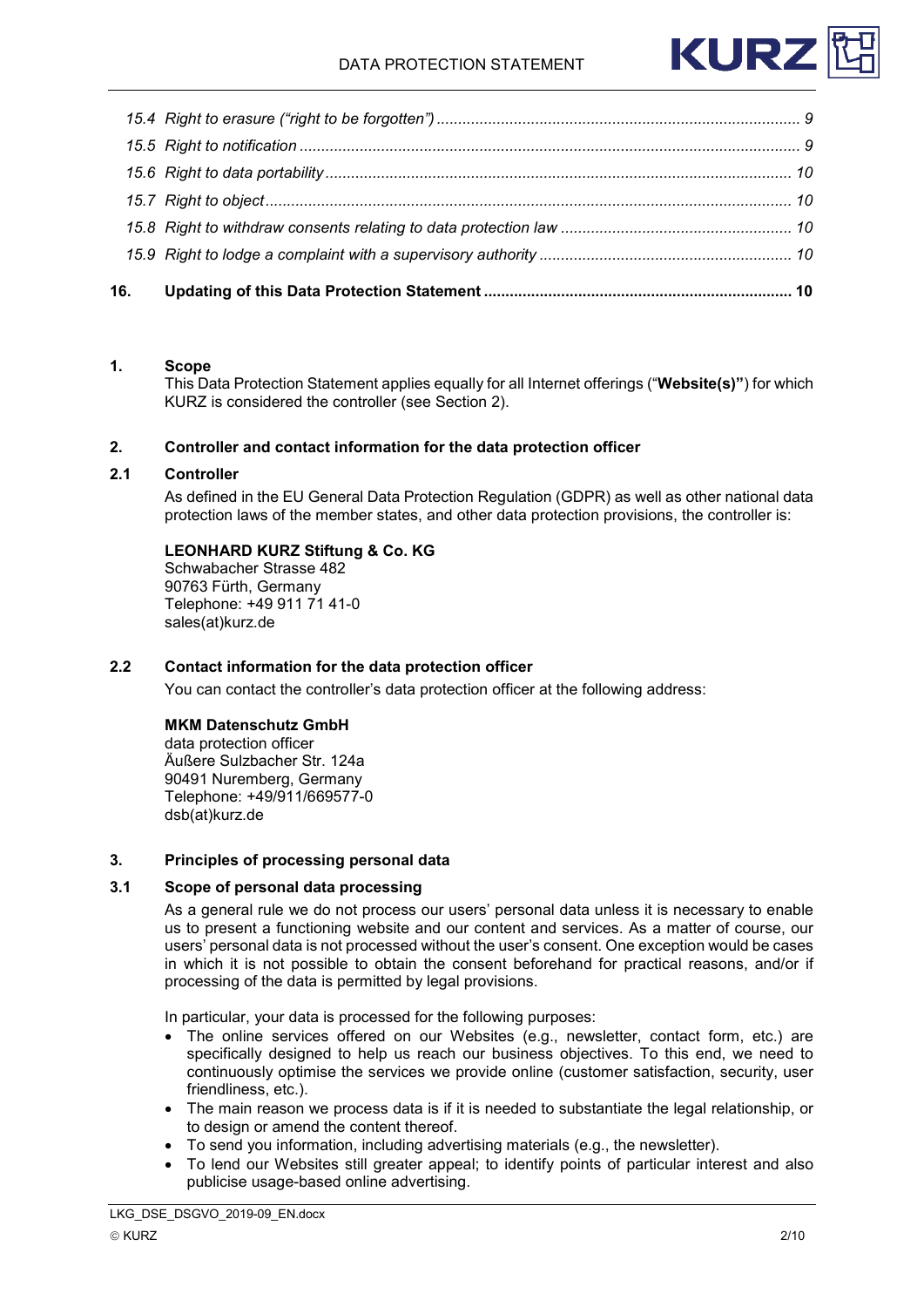

• To analyse and evaluate visitor access events and also to detect any technical problems and respond to them in good time.

# <span id="page-2-0"></span>**3.2. Legal basis for processing personal data**

If we obtain consent from the data subject to carry out processing operations on personal data, our activities are governed by Art. 6 Para. 1 letter a GDPR as the legal basis therefor.

If it is necessary to process personal data in order to fulfil a contract to which the data subject is a contracting party, our activities are governed by Art. 6 Para. 1 letter b GDPR as the legal basis. This also applies for processing activities essential for pre-contractual arrangements, in response to enquiries about our products or services, for example.

If we need to process personal data to comply with a legal obligation to which our company is subject, (e.g., tax obligations), the legal basis for this is Art. 6 Para. 1 letter c GDPR.

If it is essential to process personal data to protect the vital interests of the data subject or another natural person, the legal basis therefor is Art. 6 Para. 1 letter d GDPR.

If such processing is essential in order to safeguard the legitimate interests of our company or of a third party and these interests are not outweighed by the interests, basic rights and basic freedoms of the data subject, Art. 6 Para. 1 letter f GDPR serves as the legal basis therefor. This applies e.g. to collections and analyses for statistical purposes, which we carry out to optimise our web offerings.

# <span id="page-2-1"></span>**3.3. Retention period and erasure of personal data**

We only process and store your personal data for the period necessary to fulfil the purpose for which it is stored. When its purpose has been fulfilled or ceases to exist, your personal data is erased or blocked. It can be stored for longer than this if such provisions appear in the European or national legislatures in legally binding ordinances, laws or other regulations of the European Union to which the controller is subject. The data is also blocked or erased when a retention period stipulated in the aforementioned norms expires, unless there is a pressing need for continued retention of the data to enable the conclusion or fulfilment of a contract.

#### <span id="page-2-2"></span>**4. Providing Websites and compiling logfiles**

Every time they are accessed, our Websites automatically capture a range of general data and information, which is stored temporarily in a server's logfiles.

In this context, the following data may be captured:

- Access to the Website (date and time)
- How you came to the Website (previous page, hyperlink etc.)
- Which browser (and version) you use
- The operating system you use
- Which Internet service provider you use
- Your IP address, which is assigned to your computer by your Internet service provider for when you connect to the Internet

In rare cases, this (technical) data in the logfiles may be personal data. The temporary storage of the IP address by the system is necessary to enable the Website to be delivered to the user's computer. To allow this, the user's IP address has to remain stored for the duration of the session. As a rule, however, we only use this data if it is absolutely necessary for technical reasons to ensure operation and protect our Websites from attacks and misuse; in pseudonymised or anonymised form it is also used for purposes of advertising, market research and to help us design our services to meet current needs. This is why users' IP addresses are stored as a technical precaution for a period not exceeding 7 days. They may be stored for longer. In this case, the users' IP addresses are erased or masked so that it is no longer possible to make a connection to the accessing client. This data is not stored together with any of the user's personal data.

The legalbasis for temporary storage of the data and logfiles is Art. 6 Para. 1 letter f GDPR.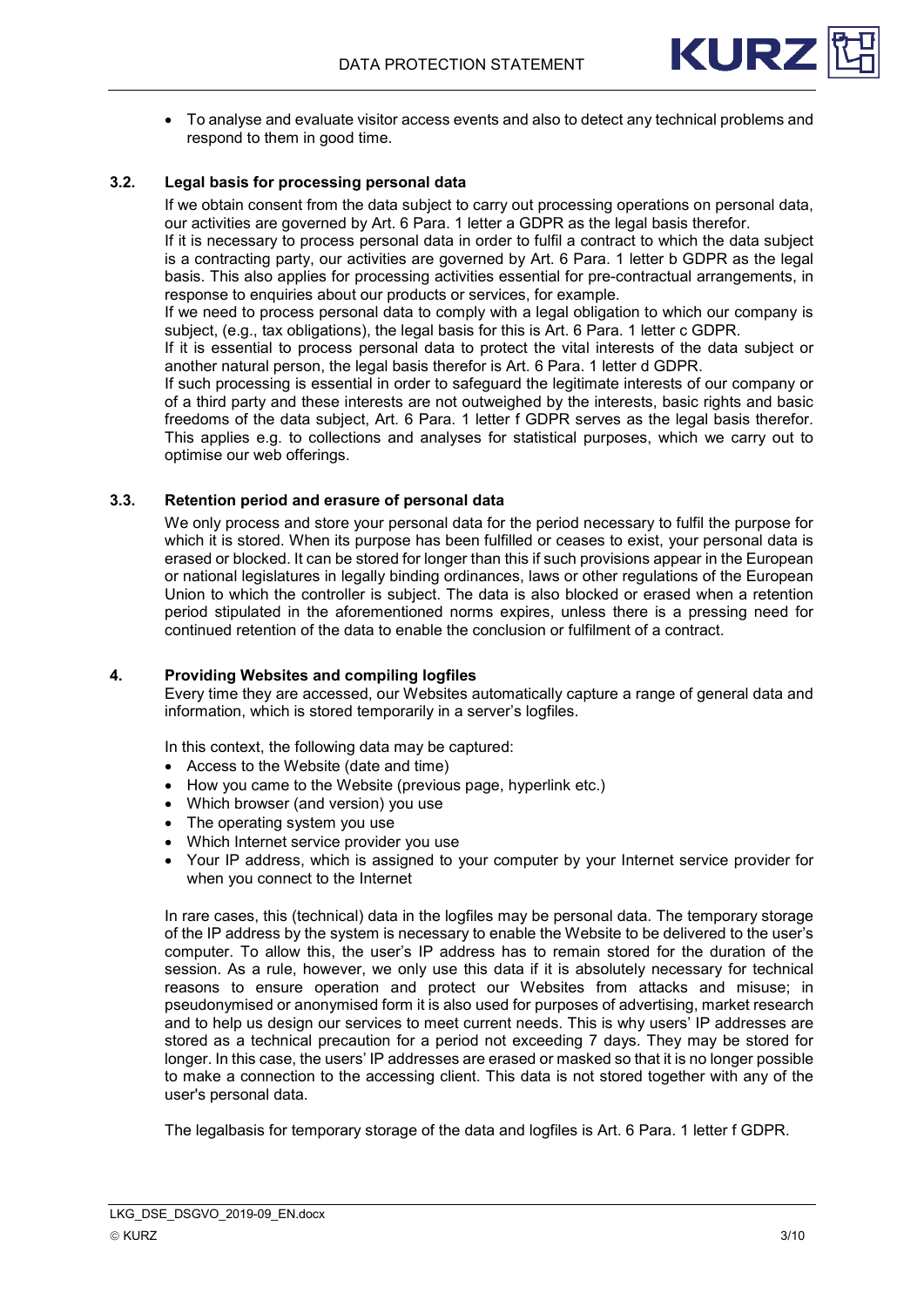

The capture of the data in order to deliver the Website and storage of the data in logfiles are both essential for enabling operation of the Website. Consequently, the user has no right of objection in this case.

# <span id="page-3-0"></span>**5. Answering your contact requests, enquiries, requests for spare parts**

On our Websites, you will find contact forms which you can use to communicate your wishes to us according to your area of interest. The data you supply in the input mask (e.g., your company, name, email address, etc.) is used by us to appropriately respond to your contact.

The legal basis for processing data where the user's consent has been given is Art. 6 Para. 1 letter a GDPR. The legal basis for processing data associated with the contact form is Art. 6 Para. 1 letter f GDPR. If the email indicates an intent to enter into a contract, a further legal basis for processing is constituted by Art. 6 Para. 1 letter b GDPR. The data is erased as soon as it is no longer needed to fulfil the purpose for which it is collected. You can object to the further processing of your data at any time.

## <span id="page-3-1"></span>**6. Processing your job application**

You will find the necessary forms for job applications on our Websites; you can use these to provide us with your job application information (e.g., name, address, email address etc.).

In order to be able to process your application effectively, we use the applicant management system provided by our partner HR4YOU Solutions GmbH & Co. KG ("**HR4YOU**"). For this purpose, when you initiate an online application you are redirected to a domain operated by our partner HR4YOU, where you can enter your information. HR4YOU carries out order processing tasks on our behalf and is accordingly permitted to process the information you provide solely in accordance with our instructions. To ensure that this is the case, we have entered into a number of agreements regarding both technical and organisational measures with HR4YOU to ensure that we are able to guarantee that your application data will be protected. If your application leads to an employment contract, the information you have transmitted to us may be stored by us in your (digital) personnel file for purposes of the usual organisational and administrative process, subject to the applicable legal regulations.

The legalbasis for processing data from the job application forms is Art. 6 Para. 1 letter b GDPR. You can object to the further processing of your data at any time.

If you have given your consent, we may also process and use your personal data from the application procedure (surname, first name, residential address, email address, telephone numbers, cover letter, letter of motivation, curriculum vitae, qualifications, references, information from the application interview) for a maximum period of 1 year after the application procedure is completed. This is done to ensure that we can contact you for professional purposes and possibly let you know of a job offer from us. This data can be accessed by employees in the Human Resources department and the decision makers in the respective technical departments. You are entitled to withdraw your consent at any time without giving a reasons and with effect for the future. If you do withdraw your consent, your information will not be considered for subsequent vacancies. Your information will then be erased in keeping with the applicable provisions of the law.

We would point out here that risks are also generally associated with the transmission of data across the Internet (see Section 14.1).

## <span id="page-3-2"></span>**7. Order processing (B2B webshop)**

As part of our B2B webshop, we process your customer data in all cases to help us manage the associated business processes. On the one hand, this involves the data that is needed directly for the ordering process, such as billing and delivery addresses, which may contain personal data. If such is necessary to enable the order to be carried out, this data may also be transmitted to the transport service provider we have tasked with delivery. On the other hand, the data each customer enters in the B2B webshop user administration system themself is also processed. This enables us to track which user has submitted which purchase order. The legalbasis for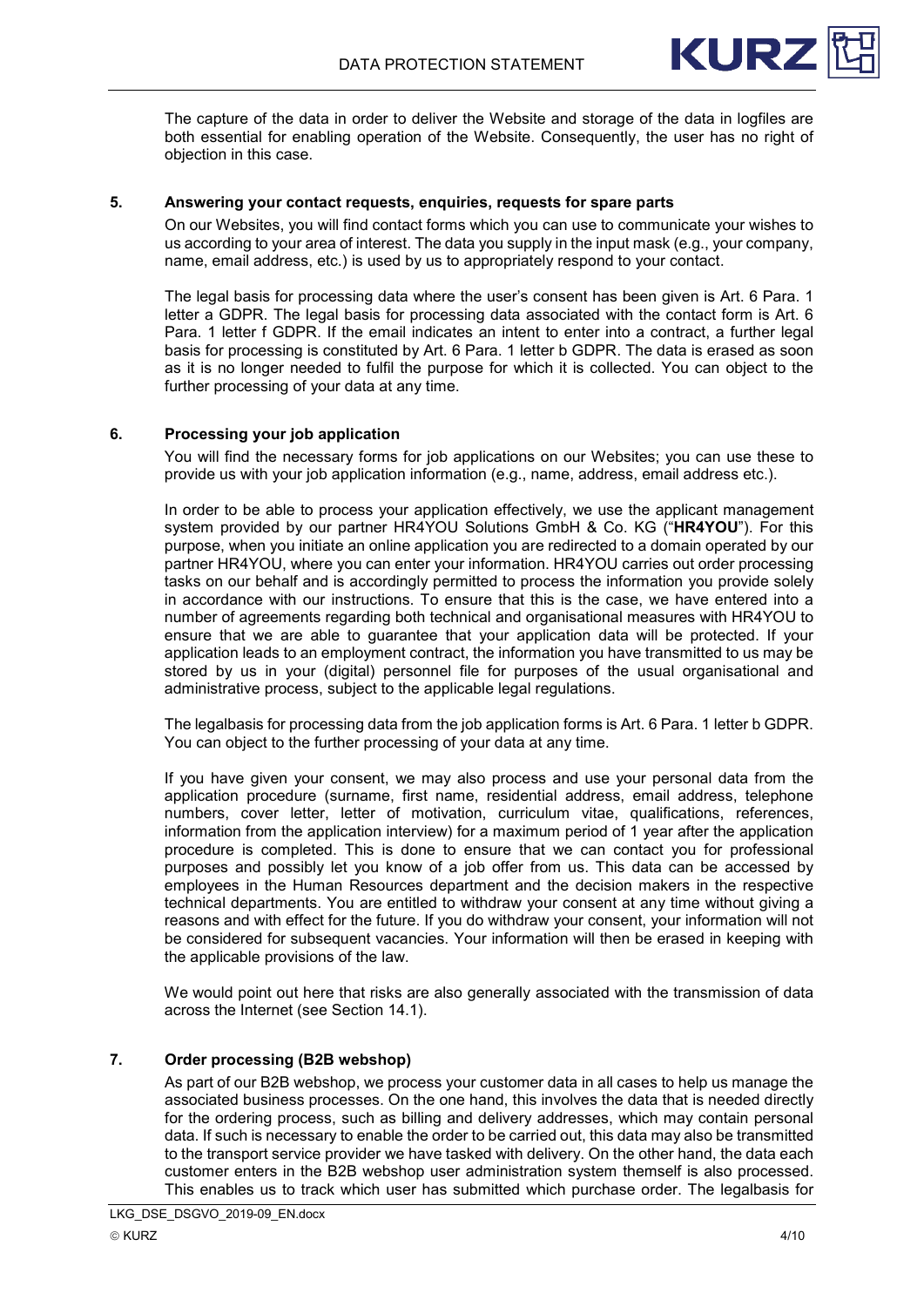

processing your personal data in the B2B webshop is Art. 6 Para. 1 letter b GDPR, since this data is used for purposes of fulfilling a contract within the meaning of Art. 6 Para. 1 letter b GDPR. You can object to the further processing of your data at any time, unless we are obliged to continue storing it to comply with statutory, incorporation-related or contractual retention requirements. For more information about the cookies we use in the B2B webshop, please refer to Section 12 "Cookies" in this Data Protection Statement.

## <span id="page-4-0"></span>**8. Newsletter mailing**

On our Website, you will find the option to subscribe to our free newsletter. When you register to receive the newsletter, the information you enter in the input mask - that is to say at least your email address - is transmitted to us. In order to be able to process information for the registration process, we obtain your consent and refer you to this Data Protection Statement. The consents to distribution are obtained on the basis of Art. 6 Para. 1 letter a, Art. 7 GDPR. For the registration to receive our newsletter, we use the "double opt-in" procedure. This means that after you have given us your consent to send you the newsletter as part of the registration process, we send you a confirmation email to your email address, in which we ask you to confirm your registration. If you do not provide this confirmation within 72 hours, your registration is deleted automatically. If you confirm your wish to receive the newsletter, we store your data until you unsubscribe from the newsletter. The only purpose for which this data is stored is to enable us to send you the newsletter. We also store your IP addresses and times when you send us your registration and confirmation to prevent your personal data from being misused (e.g., registration for the newsletter using a different email address). This other personal data which is collected in the course of the registration process is typically deleted after a period of seven days.

You can withdraw your consent for us to send you the newsletter at any time. To notify us of your withdrawal, you simply need to click on the link which is provided in every newsletter email or send an email to newsletter(at)kurz.de.

#### <span id="page-4-1"></span>**9. Analysis, evaluation and optimisation of our online services**

It is our stated aim to continually optimise our online offering for you. For the purposes of analysing and evaluating the behaviour of visitors to our Websites, we use **Google-Analytics**.

This service is provided by Google Inc., 1600 Amphitheatre Parkway, Mountain View, CA 94043 USA,

Google-Analytics uses cookies; for more information on this subject, please refer to Section 12. "Cookies" in this Data Protection Statement.

## <span id="page-4-2"></span>**10. Delivery of online advertising**

In order to be able to present you with online advertising which is tailored individually to your usage behaviour on our Websites, we use the following services/technologies:

#### **Google AdWords Conversion Google Dynamic Remarketing Double Click by Google**

The provider of these services is Google Inc., 1600 Amphitheatre Parkway, Mountain View, CA 94043 USA,

These services rely on the use of cookies; for more information on this subject, please refer to Section 12. "Cookies" in this Data Protection Statement.

#### <span id="page-4-3"></span>**11. YouTube**

The Websites use the YouTube video platform, which is operated by YouTube LLC, 901 Cherry Ave. San Bruno, CA 94066, USA. YouTube is a platform that enables the playback of audio and video files.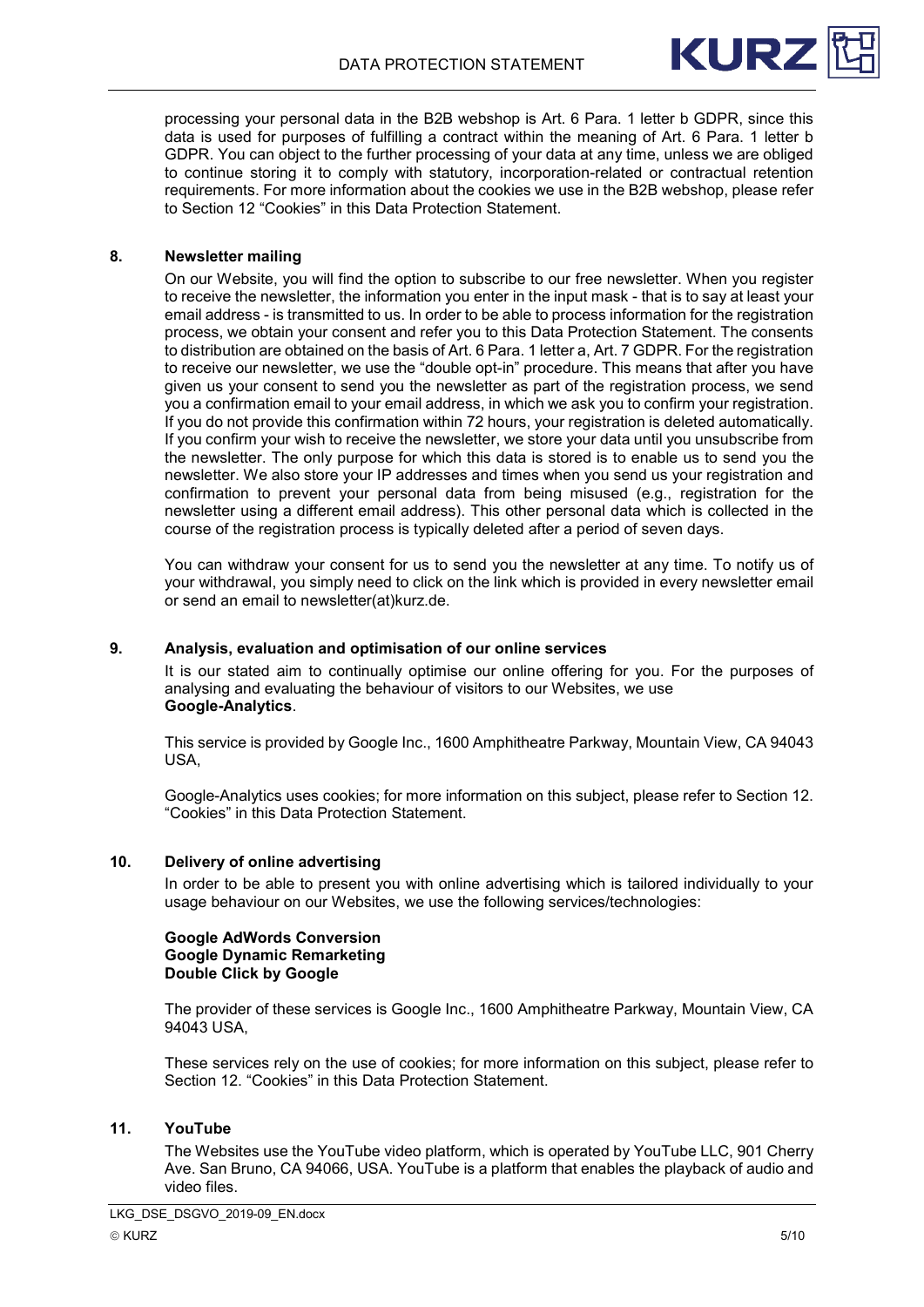

When you access a page from our Internet presence, the player which is integrated in the page by YouTube creates a link to YouTube that ensures the technical transmission of the video and/or audio file. When the link to YouTube is created, data is transmitted to YouTube. The YouTube server receives information about the specific page of our Internet presence that you visited. If you also happened to be logged into your YouTube account, you would enable YouTube to associate your surfing behaviour directly with your personal profile. You can prevent this capability entirely by logging out of your YouTube account beforehand.

For more information about the collection and use of your data by YouTube and your rights in this regard and setting options for protecting your privacy, please refer to the notes on data protection there under [https://policies.google.com/privacy?hl=de.](https://policies.google.com/privacy?hl=de)

## <span id="page-5-0"></span>**12. Cookies**

Our Websites use cookies under certain circumstances. Cookies are small text files which are stored in the Internet browser and/or on the user's computer system and enable your use of the Website to be analysed.

Cookies serve to make our Websites and online services more user-friendly, more effective and more secure. These and similar technologies are used for wide variety of purposes, including storing your settings, logging in and authentication, interest-related online advertising, analyses and statistics.

The legal basis for processing personal data using cookies is Art. 6 Para. 1 letter f GDPR. When they access our Websites, users are informed about the use of cookies in an info banner and referred to this Data Protection Statement.

Most of the cookies we use are of the type known as "session cookies". They are deleted automatically at the end of your visit to our Website. Other cookies remain stored on your end device until you delete them. These cookies enable us to recognise your browser again the next time you visit.

You yourself decide on the use of cookies:

You can make settings in your browser so that you are informed when cookies are set, and you can decide whether to accept them on a case by case basis, for certain cases, or to block them generally, and activate the automatic deletion of cookies when you close your browser.

Deactivating cookies may have the effect of limiting the functionality of the Website.

In the following section, we will provide details about the services on our Websites that use/implement cookies:

# <span id="page-5-1"></span>**12.1 Google-Analytics**

Our Websites use functions provided by the web analysis service Google Analytics to determine which content on our Websites is most interesting to you, for example.

The information generated by the cookie about your use of this Website is usually transmitted to a Google server in the USA and stored there.

For more information about how Google Analaytics handles user data, please refer to the Google Data Protection Statement:

<https://support.google.com/analytics/answer/6004245?hl=de>

## **Browser Plugin**

You can prevent cookies from being stored by making the corresponding setting in your browser software; but we would point out that in this case you may not be able to use the full range of functions offered on this Website. You can also prevent collection of the data generated by the cookie relating to your use of the website (including your IP address) and processing of that data by Google by downloading and installing the browser plugin which is available on the following link:<https://tools.google.com/dlpage/gaoptout?hl=de>

## **Objection to data capture**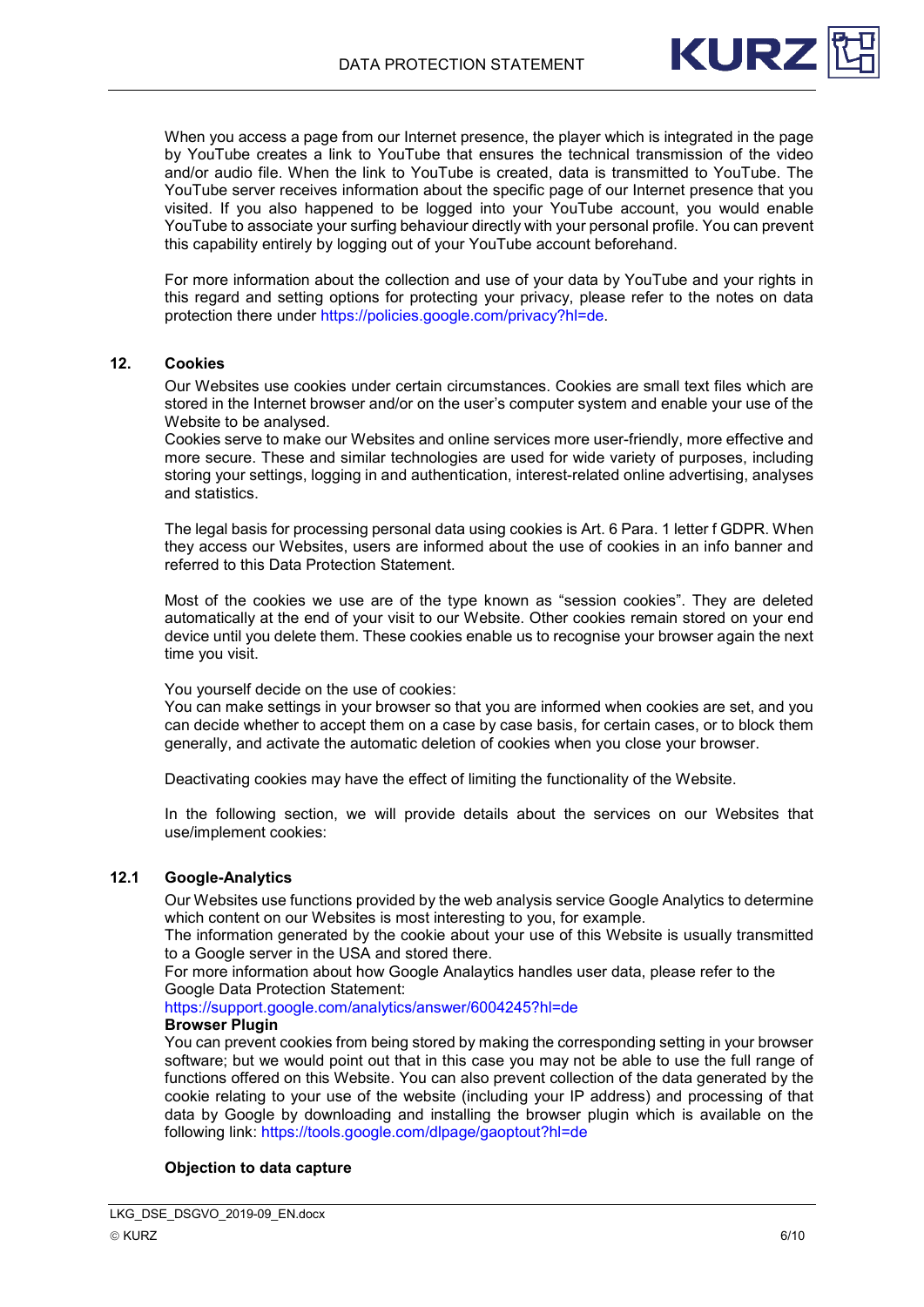

You can object to the capture of your data by Google Analytics by clicking on the following link. An "opt-out" cookie is set, which prevents your data from being captured when you visit this Website in future: [Deactivate Google Analytics.](javascript:gaOptout();) Deleting all of the cookies in your browser also deletes the corresponding opt-out cookie.

#### **Contract data processing**

We have entered into an agreement for contract data processing with Google, and we apply the strict regulations of the German data protection authorities to the use of Google Analytics to the fullest extent.

#### **IP anonymisation**

We use the "Activate IP anonymisation" function on this Website. However, this entails your IP address being truncated by Google beforehand within the member states of the European Union or in other signatory states of the Agreement of the European Economic Area. Only in exceptional cases is the full IP address transmitted to a Google server in the USA and truncated there. On the instructions of the operator of this Website, Google will use this information to analyse your use of the Website, to compile reports on Website activities and to provide additional services for the Website operator associated with Website and Internet use. The IP address that is transmitted by your browser as part of the Google Analytics function is not merged with other data by Google. The cookies stored by Google Analytics is deleted at the latest after 14 months.

## <span id="page-6-0"></span>**12.2 Google AdWords Conversion**

In the context of Google-AdWords we use the "Conversion-Tracking" analysis service on our Websites.If you have come to our Website via a Google advertisement, a cookie is placed on your computer. These conversion cookies lose their validity after 30 days and are not used to dentify you personally. If you visit certain pages on our Websites and the cookie has not expired, we and Google can see that you as a user have clicked on one of the advertisements that were placed with Google and were consequently redirected to our page.

Google uses the information collected with the aid of the conversion cookies to prepare visit statistics for our Website. From these statistics we learn the total time spent by users who have clicked on our advertisement, and also which pages of our Website were subsequently accessed by the respective user. However, neither we nor other providers who use Google-Adwords in our advertising receive any information that enables us to identify users personally.

You can prevent the conversion cookies from being installed by making corresponding settings in your browser, for example with the browser setting that deactivates the automatic setting of cookies generally, or which specifically only blocks the cookies from the "googleadservices.com" domain.

For more detailed information and the Google Data Protection Statement, please visit:

- <http://www.google.com/policies/technologies/ads/>
- <http://www.google.de/policies/privacy/>

## <span id="page-6-1"></span>**12.3 Google Dynamic Remarketing**

This function serves to present to visitors to the Website interest-specific advertisements for "similar target groups" within the Google advertising network. The browser of the Website user stores cookies which render the user recognisable when they return to Websites which belongs to the Google advertising network. On these pages, the user can then be presented with advertisements relating to the content the visitor viewed previously on Websites that use the Google Remarketing function. By its own account, Google does not collect any personal data in this process.

#### **Option to object**

If you still do not wish to have the Google Remarketing function on your computer, you can<br>deactivate it or denerally by making the corresponding settings at corresponding settings at [http://www.google.com/settings/ads.](http://www.google.com/settings/ads)

Alternatively, you can deactivate the use of cookies for interest-specific advertising via the<br>Advertising Network Initiative (NAI) by following the instructions at Advertising Network Initiative (NAI) by following the instructions at [http://www.networkadvertising.org/managing/opt\\_out.asp.](http://www.networkadvertising.org/managing/opt_out.asp)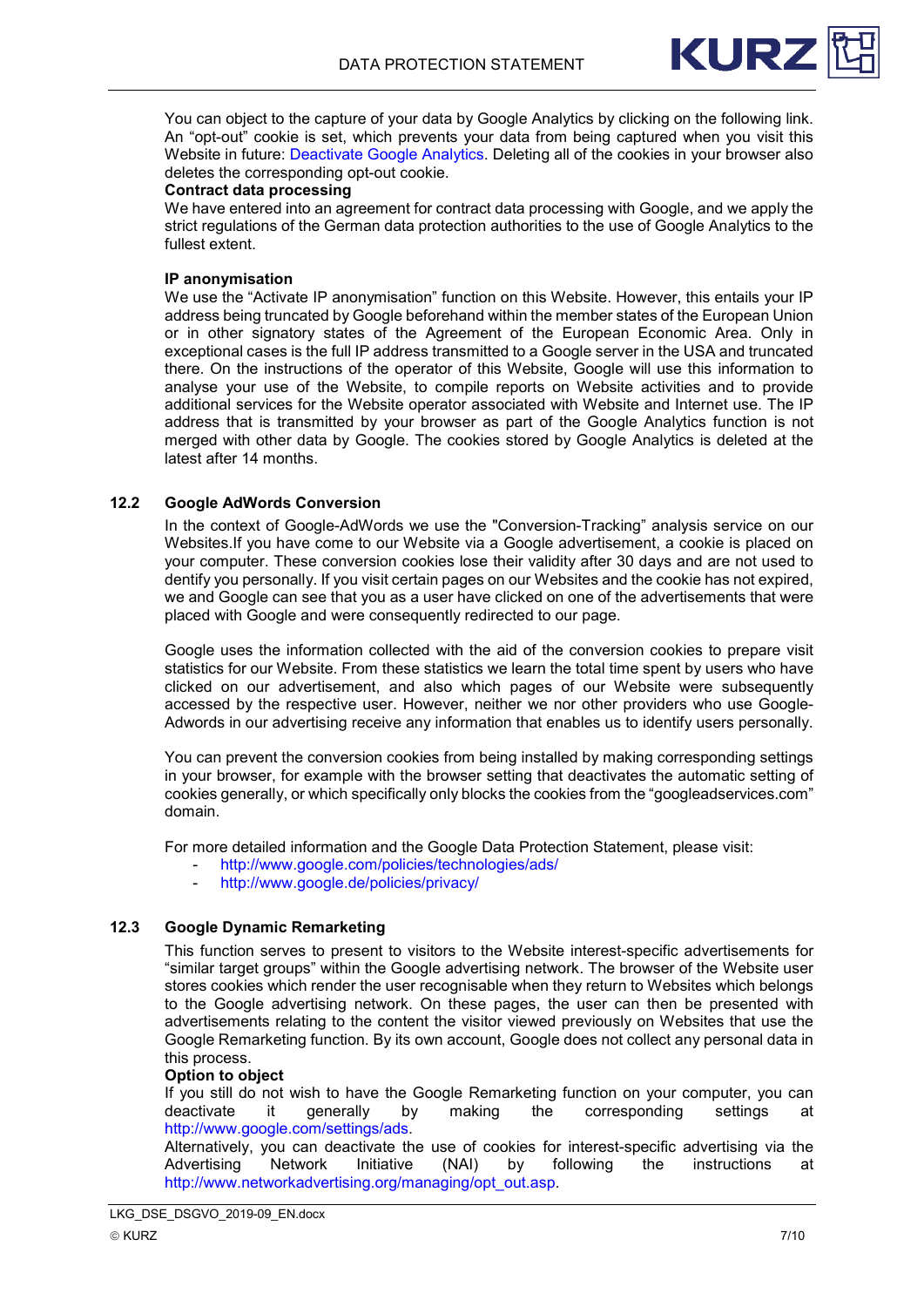

For more detailed information about Google Remarketing and the Google data protection statement, please visit:<http://www.google.com/privacy/ads/> .

# <span id="page-7-0"></span>**12.4 DoubleClick by Google**

DoubleClick by Google also uses cookies to offer you advertisements of interest specifically to you. In this case, a pseudonymised ID number is assigned to your browser to check which advertisements have been shown in your browser and which advertisements were accessed. The cookies contain no personal information. The use of the DoubleClick cookies only enables Google and its partner Websites to switch advertisements based on the previous visits to our or other Internet websites. The information generated by the cookies is transmitted to a server in the USA and stored there by Google for analysis. By using our Websites, you state that you agree to the processing of data collected about you by Google as well as the methods by which the data is processed and the stated purpose thereof as described above.

#### **Option to object**

You can deactivate the DoubleClick cookies by making the appropriate settings in Google directly:

<http://www.google.com/settings/ads> or

on a deactivation page of the network advertising initiative (NAI): [http://www.networkadvertising.org/managing/opt\\_out.asp](http://www.networkadvertising.org/managing/opt_out.asp)

# <span id="page-7-1"></span>**12.5 B2B Webshop**

We use the following cookie in our B2B webshop:

• Session ID cookie: For this, a random-generated combination of letters and numbers is assigned to the respective user, e.g., to enable secure login or to store the progress in the ordering processes (products in the shopping cart). In addition his cookie is used to check whether the user has already accepted the cookie instructions (cookie banner) in the B2B webshop, which is shown on the page until it is confirmed.

The cookie stored in the B2B webshop is deleted after 12 months or sooner.

#### <span id="page-7-2"></span>**13. Data transfer**

For the purposes described in Section 3.1, your data is also transmitted to the responsible offices of KURZ and to [affiliates of KURZ](https://www.leonhard-kurz.com/company/locationsworldwide/) if this is necessary in order to fulfil the stated purposes and thus conforms to the legal permission regulations or if you have given your consent for the transmission.

We are permitted to forward personal data to third parties if for example participations in promotional activities or competitions etc. are jointly offered by us with a third party provider. In these cases you will be advised in a separate notice that your personal data will be sent to third parties before it is transmitted.

We use external service providers in some cases to process your personal data. These providers have been selected by us with extreme care and engaged in writing. They are bound by our instructions and are reviewed by us regularly. The service providers will not communicate this personal data to third parties.

Furthermore, we ensure that your personal data is not communicated to third parties unless we are obliged to do so by law or unless you have explicitly stated that we may do so.

#### <span id="page-7-3"></span>**14. Notes on data security**

# <span id="page-7-4"></span>**14.1 Data security on the Internet**

The Worldwide Web is a publicly accessible system. If personal data is divulged online, this data is transmitted at the user's risk. The data can be lost in transit or may fall into the hands of unauthorised third parties. KURZ has adopted measures to guarantee the confidentiality and security of your personal data.

Your data is protected conscientiously from being lost, destroyed, falsified, manipulated or exposed to unauthorised access or unauthorised disclosure e.g., by the following methods: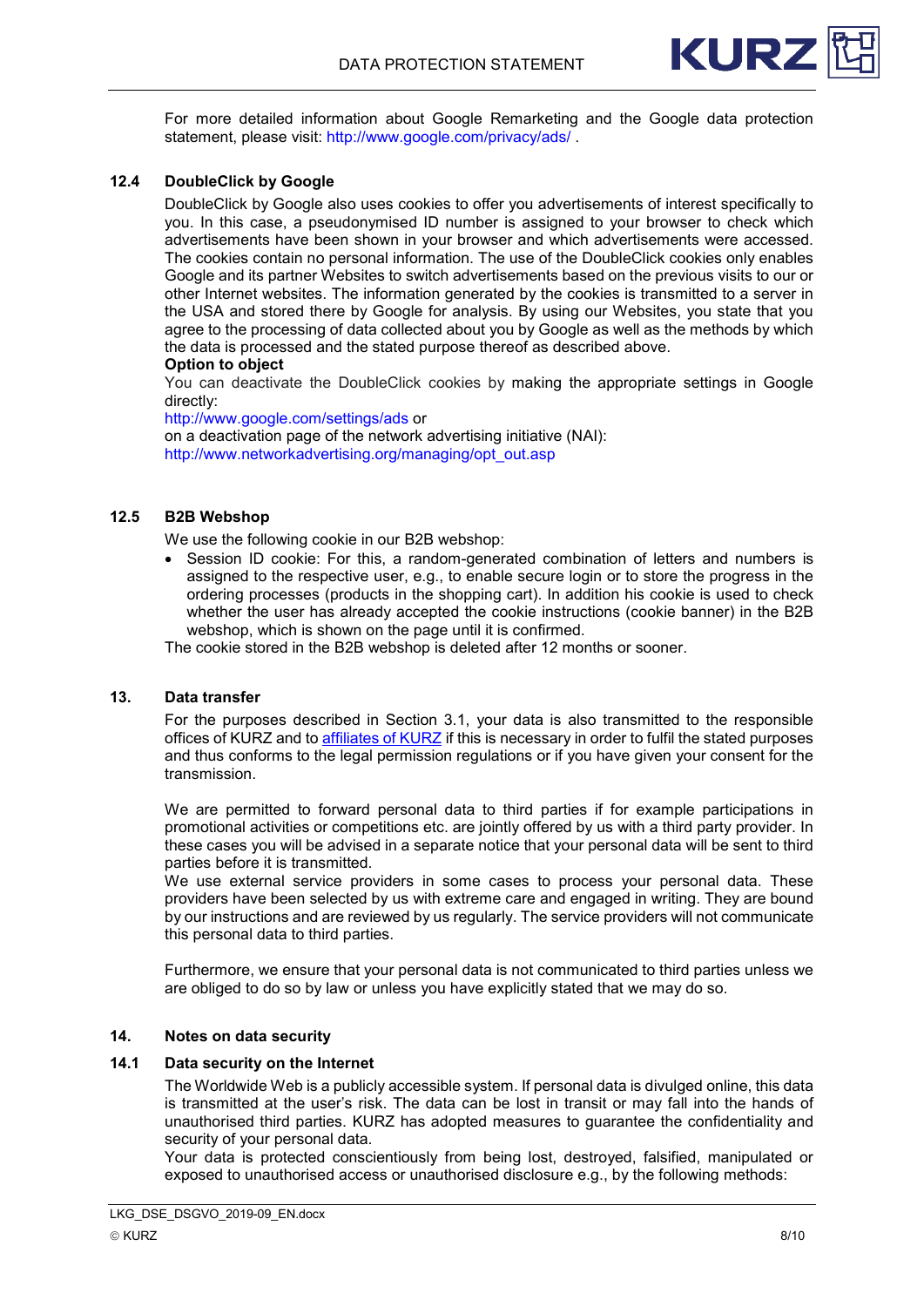

- If you transmit your personal data to us via our Website or in an email, it will only be used for the purpose stated in Section 3.1.
- Our employees are bound individually to observe a duty to confidentiality and are obliged to observe the principles of data secrecy.
- Our security measures reflect the current state-of-the-art as far as reasonably possible.
- The security of our systems is checked regularly, so that we can permanently protect the data entrusted to us from any damage, loss or access.
- The data protection officer works continuously to ensure that the provisions of the law are maintained.

#### <span id="page-8-0"></span>**14.2 Recommendations for improving your personal data security**

- You can configure your browser so that you are informed as soon as cookies are to be set, so that you can accept them globally or on a case by case basis, or reject them globally (see Section 12).
- You can see whether an Internet connection is secure, among other things, from the address. If the address begins with https, this indicates that the connection is secure (e.g. https://....de). We are making every effort to convert all of our Websites to https where this has not yet been done. Another indicator is the symbol of a locked padlock in the bottom icon tray of your browser.
- We will never ask you to communicate confidential data such as a PIN number or your password by email, over the phone or by SMS, nor will we ask you to return or specify this data or enter access data directly.

#### <span id="page-8-1"></span>**15. Rights of data subjects**

If personal data about you is processed, you are a data subject within the meaning of the GDPR, and you have the following rights in respect of the controller. Regarding this matter, please contact our data protection officer using the contact information provided in Section [2.2](#page-1-3)

## <span id="page-8-2"></span>**15.1 Right to information**

You have the right require that we provide you with information about the personal data we have stored relating to you.

# <span id="page-8-3"></span>**15.2 Right to rectification**

You have the right to require that personal data relating to you be corrected and/or completed immediately.

#### <span id="page-8-4"></span>**15.3 Right to restriction of processing**

You have the right to require that the processing of your personal data be restricted if you are contesting the accuracy of the data, if the processing is unlawful but you reject the option to have it erased and we do not need the data any more but you need it to enforce, exercise or defend your legal rights or you have submitted an objection to the processing in accordance with Art. 21 Para. 1 GDPR. If the processing of the personal data relating to you has been restricted, apart from saving it, this data can only be processed with your consent or in order to enforce, exercise or defend legal rights or to protect the rights of another natural or legal person or for reasons of substantive public interest of the union or of a member state. If the restriction of processing has been restrained pursuant to the above conditions, you will be informed by us before the restriction is cancelled.

#### <span id="page-8-5"></span>**15.4 Right to erasure ("right to be forgotten")**

You have the right to request the erasure of personal data relating to you that is stored with us, unless it is essential for the exercise of the right to the free exchange of opinion and information, processing to fulfil a legal obligation for reasons of public interest or for enforcing, exercising or defending legal rights.

## <span id="page-8-6"></span>**15.5 Right to notification**

If you have exercised your right to rectify, erase or restrict processing (15.2-15-4), we will notify all recipients to whom we have disclosed personal data relating to you of this rectification or erasure of the data or of the restriction of processing thereof unless this proves impossible or is associated with unreasonable additional effort.